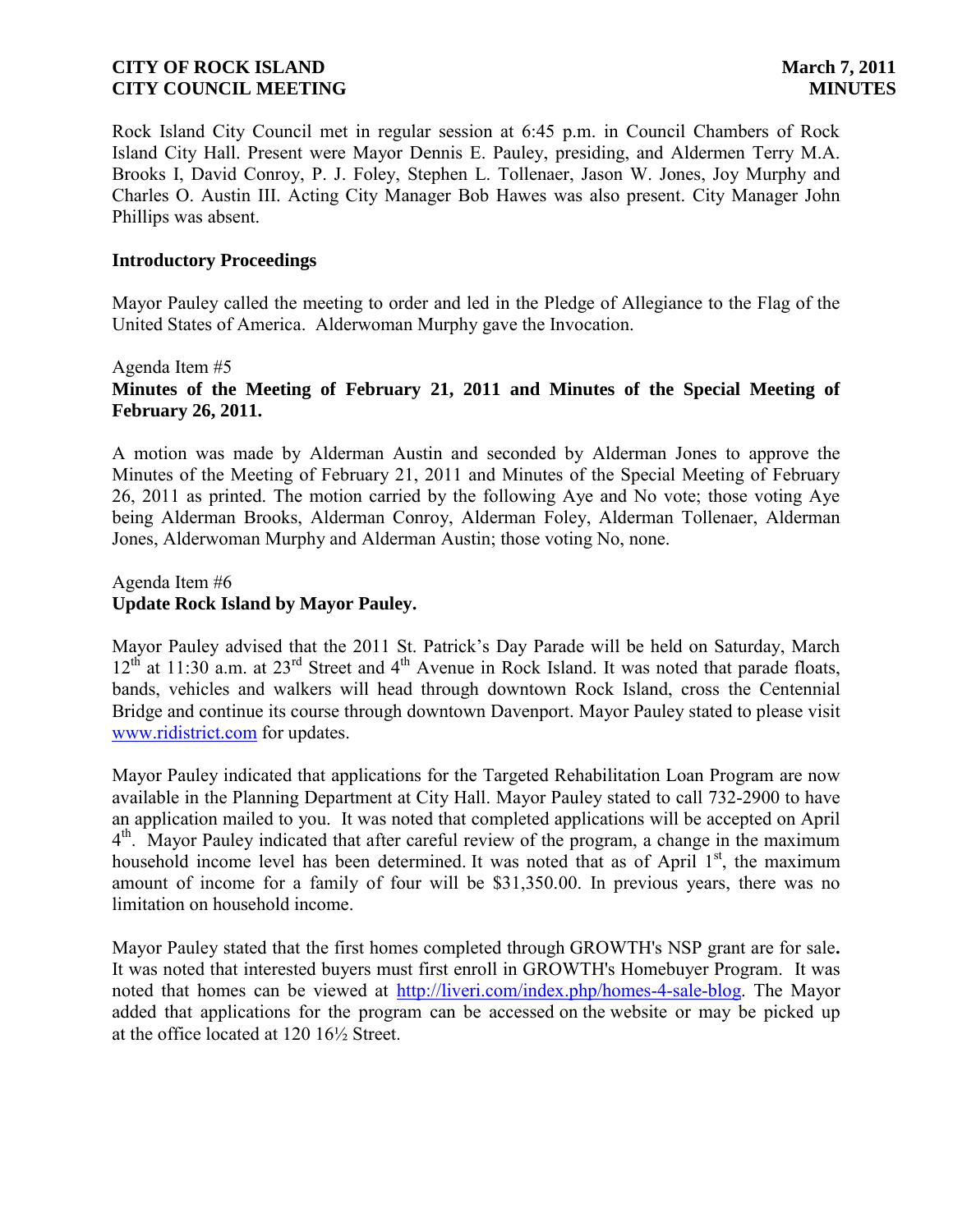Mayor Pauley stated that he is recommending changes in the liquor license in an attempt to enhance safety of the public and the City's law enforcement personnel. The Mayor indicated that the possible changes include offering a 2:00 a.m. license option at a lower cost than the 3:00 a.m. license holders. It was noted that holders of a 3:00 a.m. license in the District will require training, minimum staffing, video equipment and drivers license verification equipment.

#### Agenda Item #7

### **Proclamation declaring March 14 through March 20, 2011 as Brain Awareness Week.**

Mayor Pauley read the Proclamation declaring March 14 through March 20, 2011 as Brain Awareness Week.

Carol Triebel, City employee and President-elect of the Pilot Club in Moline accepted the Proclamation. Ms. Triebel stated that the Pilot Club has two (2) flagship programs in which one of them is called Brain Minders. Ms. Triebel stated that this program teaches brain safety to children by utilizing puppets. Ms. Triebel stated that another program is Project Lifesaver in which a radio transmitter is placed on a person who may tend to wander. It was noted that under this program in the past 11 years, almost 2,400 people have been located successfully and uninjured.

Barb Crawford, President of the Pilot Club advised that over the years, the Pilot Club has bought helmets for Bikes for Brains, which is part of the Rock Island community project through the Martin Luther King Center. Ms. Crawford indicated that Brain Minders is a program that teaches children the importance of protecting their heads when skateboarding, bicycling and rollerskating. Ms. Crawford stated that the Pilot Club basically wants to promote awareness of brain safety.

### Agenda Item #8

**A Special Ordinance amending Chapter 4, Sec. 4-183 of the Code of Ordinances regarding rental residential property license and inspection fees.** *A Motion remained on the floor*: *(Alderman Austin moved and Alderman Brooks seconded to consider, suspend the rules and pass the ordinance.)*

 Note: Item #8 was deferred for two weeks at the Monday, February 21, 2011 Council meeting.

Alderman Brooks removed his second. Mayor Pauley inquired as to whether any Alderman wished to second the motion. With no Alderman seconding the motion, this item died for lack of a second.

### Agenda Item #9

### **A Special Ordinance declaring (104) Glock 22 pistols and three (3) Glock 23 pistols as surplus and allowing for trade-in.**

It was moved by Alderman Jones, seconded by Alderman Conroy to consider, suspend the rules and pass the ordinance. The motion carried by the following Aye and No vote: those voting Aye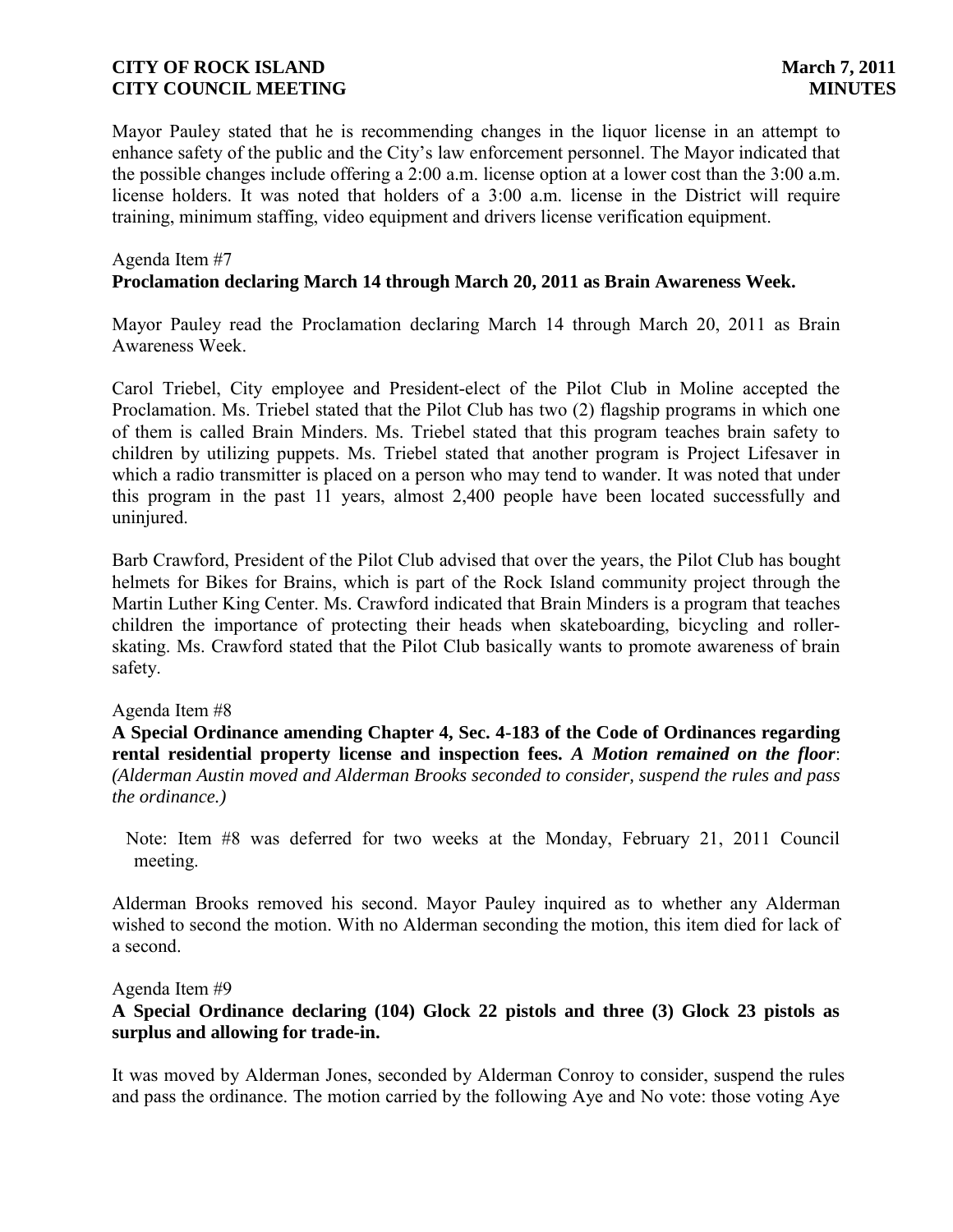being Alderman Brooks, Alderman Conroy, Alderman Foley, Alderman Tollenaer, Alderman Jones, Alderwoman Murphy and Alderman Austin; those voting No, none.

# Agenda Item #10 **A Special Ordinance establishing a handicapped parking space at 545 24th Avenue.**

Alderman Conroy moved and Alderman Foley seconded to consider, suspend the rules and pass the ordinance. The motion carried by the following Aye and no vote: those voting Aye being Alderman Brooks, Alderman Conroy, Alderman Foley, Alderman Tollenaer, Alderman Jones, Alderwoman Murphy and Alderman Austin; those voting No, none.

### Agenda Item #11

# **A Special Ordinance establishing a traffic travel plan for Longfellow Elementary School.**

It was moved by Alderwoman Murphy, seconded by Alderman Austin to consider, suspend the rules and pass the ordinance.

Discussion followed. Alderwoman Murphy stated that it is important to thank the people in the neighborhoods that live around the schools because sometimes when a plan is put together, it is an inconvenience to the neighbors. Alderwoman Murphy offered that the neighbors rarely object because they know the purpose is for the safety of the children. Alderwoman Murphy thanked the people who live in the Longfellow School area.

Alderman Brooks stated that the schools need to come up with a better plan of operations when there is a huge snow storm. Alderman Brooks pointed out that he would like for staff to study this important issue.

After discussion, the motion carried by the following Aye and No vote: those voting Aye being Alderman Brooks, Alderman Conroy, Alderman Foley, Alderman Tollenaer, Alderman Jones, Alderwoman Murphy and Alderman Austin; those voting No, none.

## Agenda Item #12 **A Special Ordinance providing for the sale of property at 2435 5th Avenue.**

Alderman Austin moved and Alderman Jones seconded to consider, suspend the rules and pass the ordinance. The motion carried by the following Aye and No vote: those voting Aye being Alderman Brooks, Alderman Conroy, Alderman Foley, Alderman Tollenaer, Alderman Jones, Alderwoman Murphy and Alderman Austin; those voting No, none.

Agenda Item #13 **CLAIMS**

It was moved by Alderman Austin, seconded by Alderwoman Murphy to accept the following reports and authorize payment as recommended. The motion carried by the following Aye and No vote: those voting Aye being Alderman Brooks, Alderman Conroy, Alderman Foley,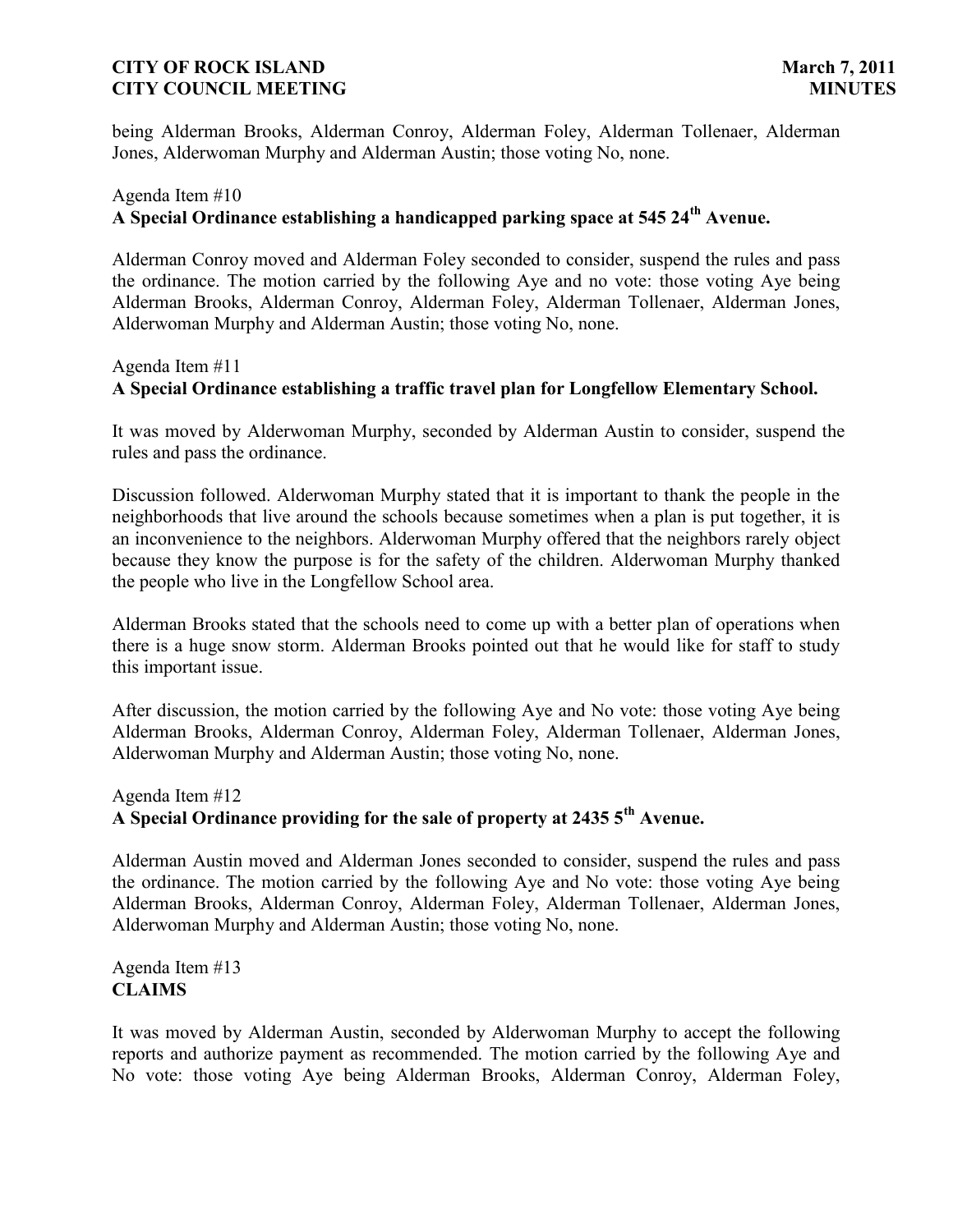Alderman Tollenaer, Alderman Jones, Alderwoman Murphy and Alderman Austin; those voting No, none.

- a. Report from the Administrative Services Department regarding payment in the amount of \$2,859.00 to CDW-G for the annual NetMotion wireless software maintenance. (027)
- b. Report from the Administrative Services Department regarding payment in the amount of \$3,775.00 to Midwest Automated Time Systems for the annual time tracking software (attendance enterprise) service. (028)
- c. Report from the Administrative Services Department regarding payment in the amount of \$8,337.54 to Kutsunis and Weng for legal services rendered for February 2011.
- d. Report from the Public Works Department regarding payment in the amount of \$5,508.09 to Gasaway Maintenance Company for the purchase of 8,743 gallons of liquid calcium chloride for use in this year's snow removal operations. (047)
- e. Report from the Public Works Department regarding payment #5 in the amount of \$4,668.00 to the Treasurer of the State of Illinois for the City's share of the IL.92 resurfacing project. (052)
- f. Report from the Public Works Department regarding payment #3 in the amount of \$42,172.40 to Atlas Daylighting LLC for services provided for the 2010 Sewer Cleaning and Televising project. (053)
- g. Report from the Public Works Department regarding payment #4 in the amount of \$96,186.56 to McCarthy Improvement Company for services provided for the Turkey Hollow Road resurfacing project. (054)

Agenda Item #14

# **Claims for the weeks of February 18th through February 24th in the amount of \$1,349,658.98 and February 25th through March 3rd in the amount of \$259,238.78.**

Alderman Conroy moved and Alderwoman Murphy seconded to allow the claims. The motion carried by the following Aye and No vote: those voting Aye being Alderman Brooks, Alderman Conroy, Alderman Foley, Alderman Tollenaer, Alderman Jones, Alderwoman Murphy and Alderman Austin; those voting No, none.

Agenda Item #15

**Payroll for the weeks of February 7th through February 20th in the amount of \$1,194,463.46.**

It was moved by Alderman Conroy, seconded by Alderman Foley to allow the payroll. The motion carried by the following Aye and No vote: those voting Aye being Alderman Brooks,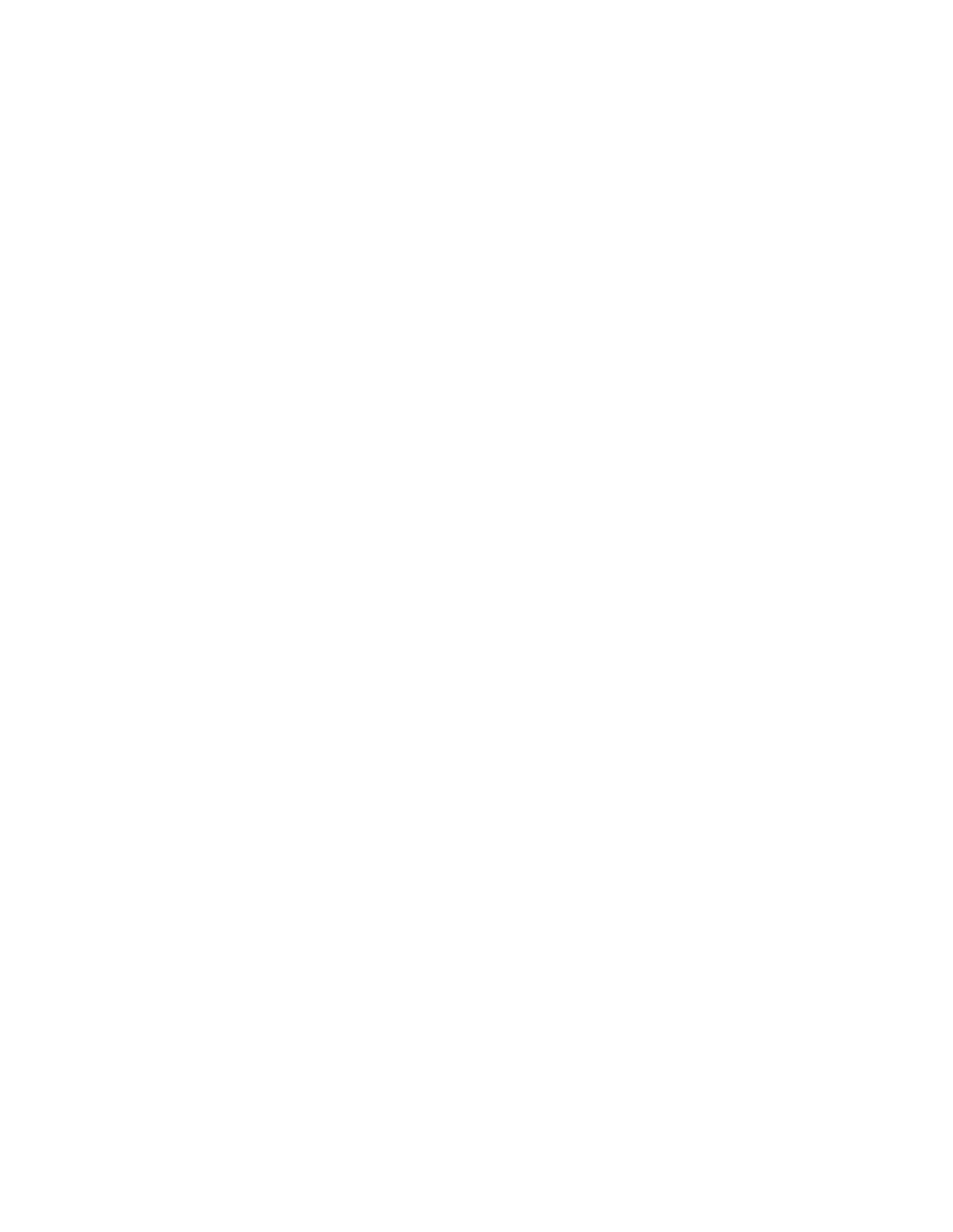#### Agenda Item #23

**Report from the Administrative Services Department regarding an intergovernmental agreement with Rock Island County for providing health care services to Rock Island County employees through the City's on-site clinic**.

Alderman Conroy moved and Alderwoman Murphy seconded to approve the agreement as recommended and authorize the City Manager to execute the contract documents.

Discussion followed. Alderman Conroy stated that this is a fantastic opportunity for the County and the City. Alderman Conroy commented that the City has a nurse on site and it has saved the City a lot of money; this helps the City to defray some of that cost and bring other employees of the County in on this opportunity. Alderman Conroy offered that he is glad to have this agreement with Rock Island County.

After discussion, the motion carried by the following Aye and No vote: those voting Aye being Alderman Brooks, Alderman Conroy, Alderman Foley, Alderman Tollenaer, Alderman Jones, Alderwoman Murphy and Alderman Austin; those voting No, none.

#### Agenda Item #24

**Report from the Administrative Services Department regarding a labor agreement between the City and AFSCME A for the period of March 22, 2010 through March 20, 2011.**

It was moved by Alderwoman Murphy, seconded by Alderman Austin to approve the agreement as recommended and authorize the City Manager to execute the contract documents. The motion carried by the following Aye and No vote: those voting Aye being Alderman Brooks, Alderman Conroy, Alderman Foley, Alderman Tollenaer, Alderman Jones, Alderwoman Murphy and Alderman Austin; those voting No, none.

Agenda Item #25

### **Report from the Community and Economic Development Department regarding a proposal from EnviroNET, Inc. for environmental services at 2425 5th Avenue.**

Alderman Jones moved and Alderwoman Murphy seconded to approve the proposal as recommended and authorize the City Manager to execute the contract documents. The motion carried by the following Aye and No vote: those voting Aye being Alderman Brooks, Alderman Conroy, Alderman Foley, Alderman Tollenaer, Alderman Jones, Alderwoman Murphy and Alderman Austin; those voting No, none.

Agenda Item #26

### **Report from the Public Works Department regarding a Resolution appropriating \$1,000,000.00 of Motor Fuel Tax funds for street maintenance.**

It was moved by Alderman Tollenaer, seconded by Alderwoman Murphy to adopt the resolution as recommended. The motion carried by the following Aye and No vote: those voting Aye being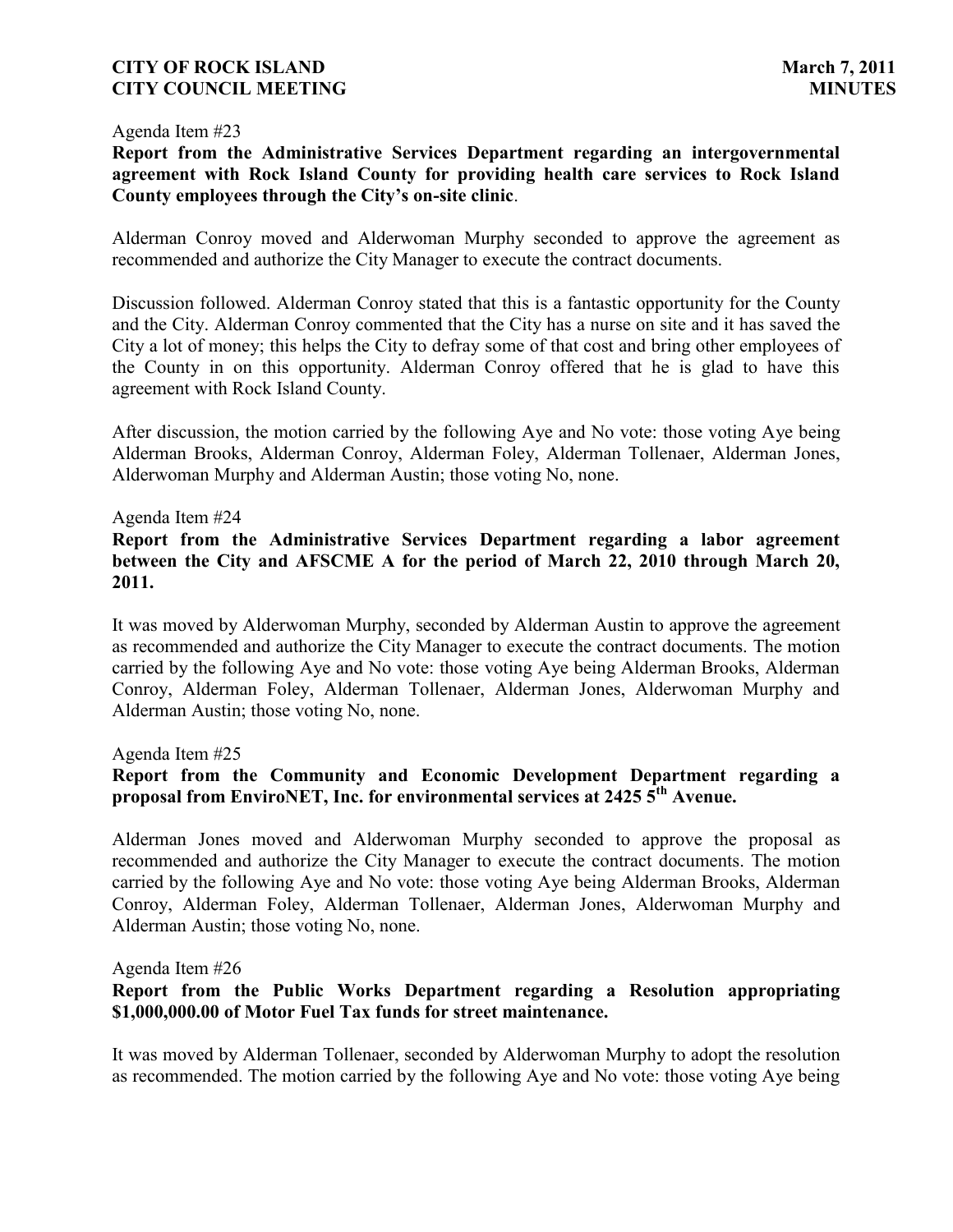Alderman Brooks, Alderman Conroy, Alderman Foley, Alderman Tollenaer, Alderman Jones, Alderwoman Murphy and Alderman Austin; those voting No, none.

#### Agenda Item #27

**Report from the Community and Economic Development Department regarding a request from Gere/Dismer Architects, LLC for MetroLink for a Riverfront Corridor Overlay District site plan review for a new 149,000 gross square foot one-story transit maintenance structure at approximately 4501 4th Avenue.**

Alderwoman Murphy moved and Alderman Conroy seconded to approve the request as recommended. The motion carried by the following Aye and No vote: those voting Aye being Alderman Brooks, Alderman Conroy, Alderman Foley, Alderman Tollenaer, Alderman Jones, Alderwoman Murphy and Alderman Austin; those voting No, none.

#### Agenda Item #28

**Report from the Community and Economic Development Department regarding a request from Steve Hanna to apply for a Special Use Permit to operate an attorney's office out of a residence he is purchasing at 2612 38th Street.**

It was moved by Alderman Tollenaer, seconded by Alderwoman Murphy to allow for the application of the Special Use Permit as recommended. The motion carried by the following Aye and No vote: those voting Aye being Alderman Brooks, Alderman Conroy, Alderman Foley, Alderman Tollenaer, Alderman Jones, Alderwoman Murphy and Alderman Austin; those voting No, none.

#### Agenda Item #29

### **Report from the Traffic Engineering Committee regarding a request to review the signage and crosswalks at Audubon School and Lincoln School since both schools have been closed.**

Alderman Foley moved and Alderman Jones seconded to approve the changes as recommended in the report and refer to the City Attorney for an ordinance. The motion carried by the following Aye and No vote: those voting Aye being Alderman Brooks, Alderman Conroy, Alderman Foley, Alderman Tollenaer, Alderman Jones, Alderwoman Murphy and Alderman Austin; those voting No, none.

#### Agenda Item #30

# **Report from the Traffic Engineering Committee regarding a request to remove the one (1) hour parking on the east side of**  $2^{nd}$  **Street from**  $7^{th}$  **Avenue to**  $11^{th}$  **Avenue.**

It was moved by Alderman Tollenaer, seconded by Alderman Austin to approve the request as recommended and refer to the City Attorney for an ordinance. The motion carried by the following Aye and No vote: those voting Aye being Alderman Brooks, Alderman Conroy, Alderman Foley, Alderman Tollenaer, Alderman Jones, Alderwoman Murphy and Alderman Austin; those voting No, none.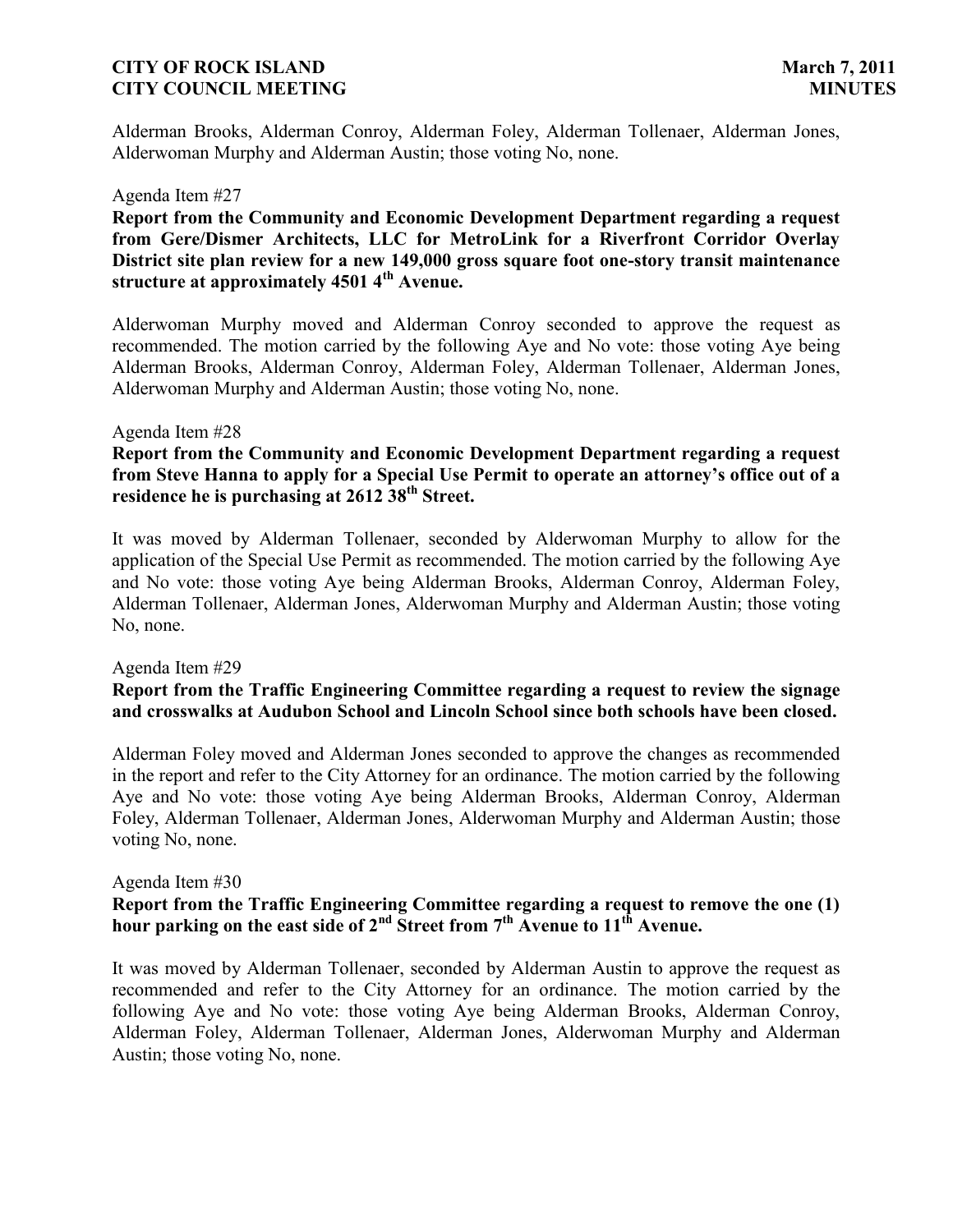#### Agenda Item #31

# **Report from the Mayor regarding appointments and reappointments to the Board of Zoning Appeals, Library Board, RiverVision and Neighborhood Partners.**

Alderman Tollenaer moved and Alderman Jones seconded to approve the appointments and reappointments as recommended. The motion carried by the following Aye and No vote: those voting Aye being Alderman Brooks, Alderman Conroy, Alderman Foley, Alderman Tollenaer, Alderman Jones, Alderwoman Murphy and Alderman Austin; those voting No, none.

Kevin Day was appointed to the Board of Zoning Appeals for a mandatory five (5) year term to expire in 2016.

Alderwoman Joy Murphy was appointed to the Library Board to fill a current vacancy with a term to expire in April 2012.

Alderwoman Joy Murphy was appointed to RiverVision to fill a current vacancy.

Joe Hart, Ann Keefe and Janet Moline were reappointed to Neighborhood Partners with terms to expire in February 2014.

#### Agenda Item #32

**Report from the Public Works Department regarding a Resolution committing local funds in conjunction with the Illinois Community Development Block Grant IKE - Disaster Recovery Program funding for the 6th Avenue sewer replacement.**

It was moved by Alderman Foley, seconded by Alderwoman Murphy to adopt the resolution as recommended. The motion carried by the following Aye and No vote: those voting Aye being Alderman Brooks, Alderman Conroy, Alderman Foley, Alderman Tollenaer, Alderman Jones, Alderwoman Murphy and Alderman Austin; those voting No, none.

### Agenda Item #33 **Items from the City Manager's Memorandum Packet.**

Acting City Manager Bob Hawes did not have any items to discuss.

Alderwoman Murphy commented on the MetroLink project. Alderwoman Murphy stated that Council and staff have been working on the project for quite a while. It was noted that Alderwoman Murphy is very excited about this project in the  $6<sup>th</sup>$  Ward. Alderwoman Murphy advised that this 149,000 square foot maintenance structure will consolidate jobs from different locations and bring more people into the community.

Mayor Pauley stated that this project will serve as an excellent catalyst for development in this area.

Alderman Conroy stated that behind this area is a beautiful park with trails to walk on.